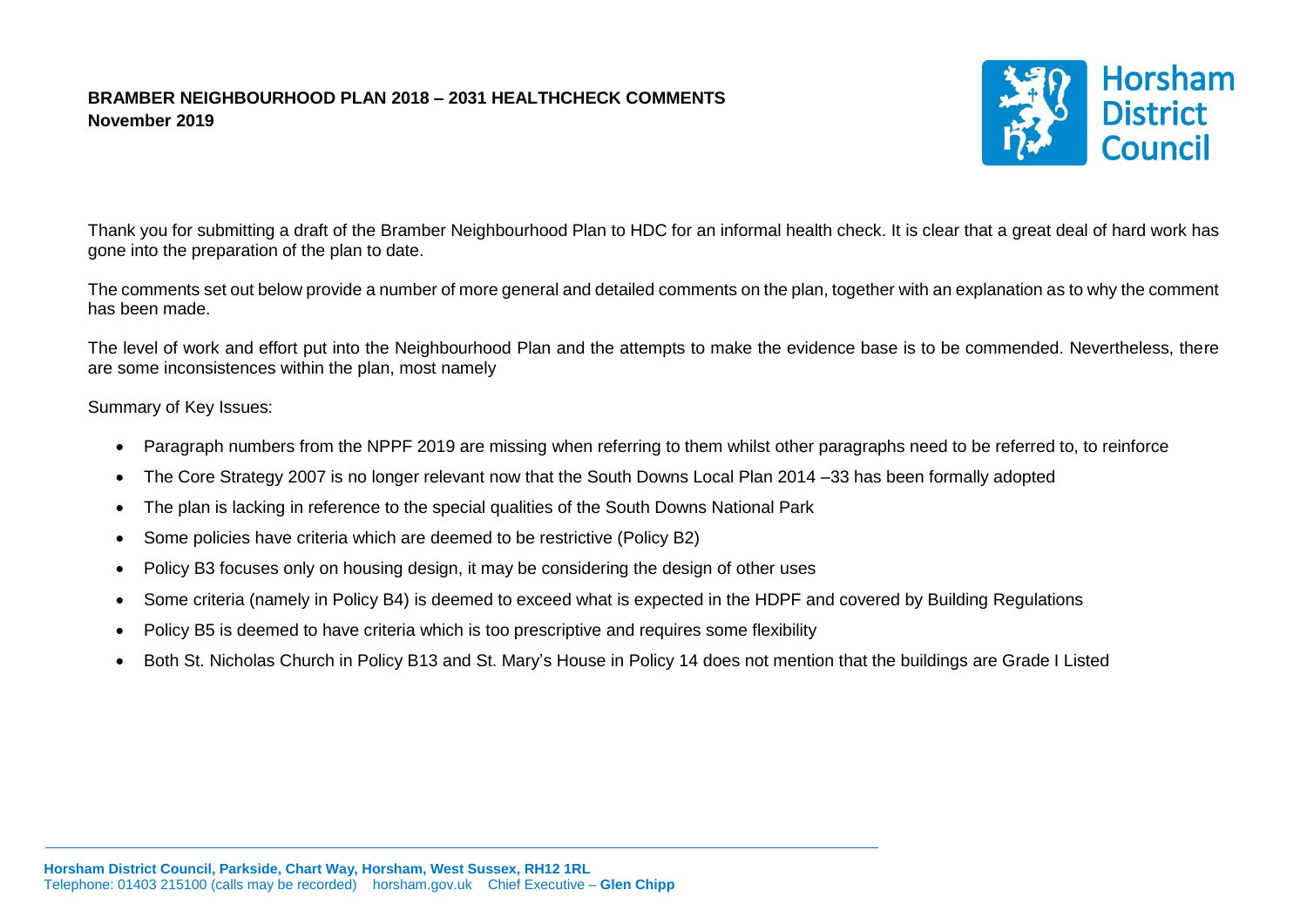| Paragraph /<br><b>Policy</b> | <b>Suggested Change / Comment</b>                                                                                                                                                                                                                                                                                                                                                                                                                                                                                                                                                                                                                                                                                                                                              | <b>Reason for comment</b>                                                                                                                                                                                                                                                                                                                                                                                                                                                                                                             |
|------------------------------|--------------------------------------------------------------------------------------------------------------------------------------------------------------------------------------------------------------------------------------------------------------------------------------------------------------------------------------------------------------------------------------------------------------------------------------------------------------------------------------------------------------------------------------------------------------------------------------------------------------------------------------------------------------------------------------------------------------------------------------------------------------------------------|---------------------------------------------------------------------------------------------------------------------------------------------------------------------------------------------------------------------------------------------------------------------------------------------------------------------------------------------------------------------------------------------------------------------------------------------------------------------------------------------------------------------------------------|
| General                      | The plan is viewed to be particularly lacking in reference to the special qualities<br>of the South Downs National Park. As set out in the Countryside Act 1968:<br>(a) the provision and improvement of facilities for the enjoyment of the<br>countryside,<br>(b) the conservation and enhancement of the natural beauty and amenity<br>of the countryside, and<br>(c) the need to secure public access to the countryside for the purpose of<br>open air recreation<br>Please note that the current aims and purposes of the National Park are:<br>To conserve and enhance the natural beauty, wildlife and cultural heritage<br>of the area<br>To promote opportunities for the understanding and enjoyment of the<br>special qualities of the National Park by the public | Please note where there is a conflict<br>between statutory purposes, statute<br>requires the Sandford Principle to be<br>applied and the first purpose of the<br>National Park will be given priority.<br>National Parks should go beyond<br>simply 'protecting' and should extend<br>to enhancing the SDNP. The majority<br>of Bramber lies within National Park,<br>including the character areas of<br>Annington and St Botolphs, so it is<br>not inconceivable that development<br>proposals would be located within the<br>SDNP. |
| 1.2                          | 'The other parts are, the 2015 Horsham District Planning Framework, and, for the<br>National Park area, the adopted Core Strategy and General Development Control<br>Policies 2007 South Downs Local Plan 2014 - 33'.                                                                                                                                                                                                                                                                                                                                                                                                                                                                                                                                                          | South Downs Local plan was adopted<br>and superseded the Core Strategy on<br>2 July 2019.                                                                                                                                                                                                                                                                                                                                                                                                                                             |
| 1.4                          | It is noted in 1.4 tabulation that only some of the 'strategic policies' in HDPF and<br>SDLP. Questions are raised as to why SDLP policy SD5 been referenced (design)<br>but not HDPF policy 32 (design). Please note that both fall under the heading of<br>'strategic policies' and are directly comparable and relevant.                                                                                                                                                                                                                                                                                                                                                                                                                                                    | To meet the basic conditions                                                                                                                                                                                                                                                                                                                                                                                                                                                                                                          |
| 1.5                          | Neighbourhood<br>Development Planning (General)<br>Regulations 2012<br>(as<br>amended).                                                                                                                                                                                                                                                                                                                                                                                                                                                                                                                                                                                                                                                                                        | clarification<br>0f<br>For<br>sake<br>and<br>consistency                                                                                                                                                                                                                                                                                                                                                                                                                                                                              |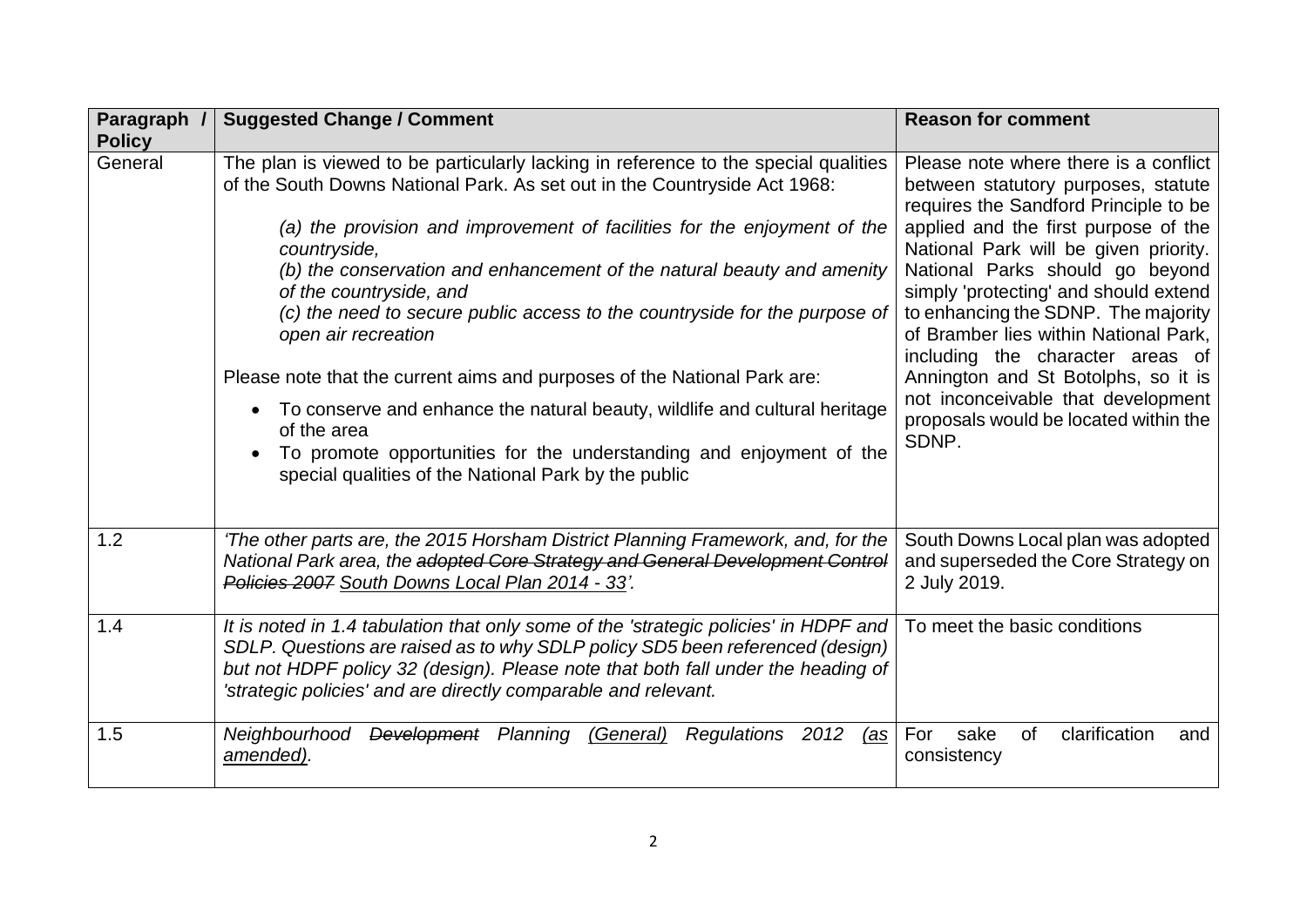| Paragraph /                                  | <b>Suggested Change / Comment</b>                                                                                                                                                                                                                                                                                                                                                                                                                                                                                          | <b>Reason for comment</b>                                                                                                                                                                                                                                                                                                                |
|----------------------------------------------|----------------------------------------------------------------------------------------------------------------------------------------------------------------------------------------------------------------------------------------------------------------------------------------------------------------------------------------------------------------------------------------------------------------------------------------------------------------------------------------------------------------------------|------------------------------------------------------------------------------------------------------------------------------------------------------------------------------------------------------------------------------------------------------------------------------------------------------------------------------------------|
| <b>Policy</b>                                |                                                                                                                                                                                                                                                                                                                                                                                                                                                                                                                            |                                                                                                                                                                                                                                                                                                                                          |
| 1.13                                         | 'with a view to adopting a new document in 2020 2021'                                                                                                                                                                                                                                                                                                                                                                                                                                                                      | <b>Typo</b>                                                                                                                                                                                                                                                                                                                              |
| 2.4                                          | The sentence regarding 'Access for walkers and cyclists between the Downs Link<br>and Steyning is made via Castle Lane' could be useful to add to the landscape<br>site assessment section to reinforce the value of Castle Lane as a Rural Lane.                                                                                                                                                                                                                                                                          | For a strong and robust evidence<br>base                                                                                                                                                                                                                                                                                                 |
| Objectives                                   | Objective 1: Protect and enhance the rural character of the parish, the qualities of<br>its landscape setting and its biodiversity, managing the impacts of any future<br>growth.<br>Objective 6: 'to and enjoyment of the national park for recreation and leisure'.                                                                                                                                                                                                                                                      | To strengthen policy<br>Formatting                                                                                                                                                                                                                                                                                                       |
| B1: Location<br><b>of</b><br>Development     | b. Please insert some reference to the heritage importance of the historic building.                                                                                                                                                                                                                                                                                                                                                                                                                                       | clarification<br>For<br>sake<br><b>of</b><br>and<br>consistency                                                                                                                                                                                                                                                                          |
| 5.6                                          | The housing numbers mentioned do not tally with those mentioned in 'Bramber                                                                                                                                                                                                                                                                                                                                                                                                                                                | For<br>sake<br>of<br>consistency<br>and                                                                                                                                                                                                                                                                                                  |
|                                              | Housing Report incorporating site assessments' (point 1.9 on page 1).                                                                                                                                                                                                                                                                                                                                                                                                                                                      | clarification                                                                                                                                                                                                                                                                                                                            |
| Policy<br>B2:<br>Character of<br>Development | Criterion 2 (c) – 'demonstrate how they will contribute to the conservation and<br>enhancement of the heritage asset through the most viable and sustainable<br>method'.<br>Criterion $3 - 1$ This could either be achieved through the siting of lower density<br>development at the rural boundary of the site in order to provide a gradual<br>transition from the built form to the open countryside, or by other means such as<br>through a layout that clearly minimises the visual impact of any larger buildings'. | For sake<br>consistency<br>of<br>and<br>clarification<br>To meet the basic conditions.<br>Suggestion made to help broaden the<br>means to achieve the<br>desired<br>that<br>aren't<br>outcome<br>expressly<br>covered currently in B2(3). Narrow<br>interpretation of NP might lead to<br>objections to otherwise<br>suitable<br>schemes |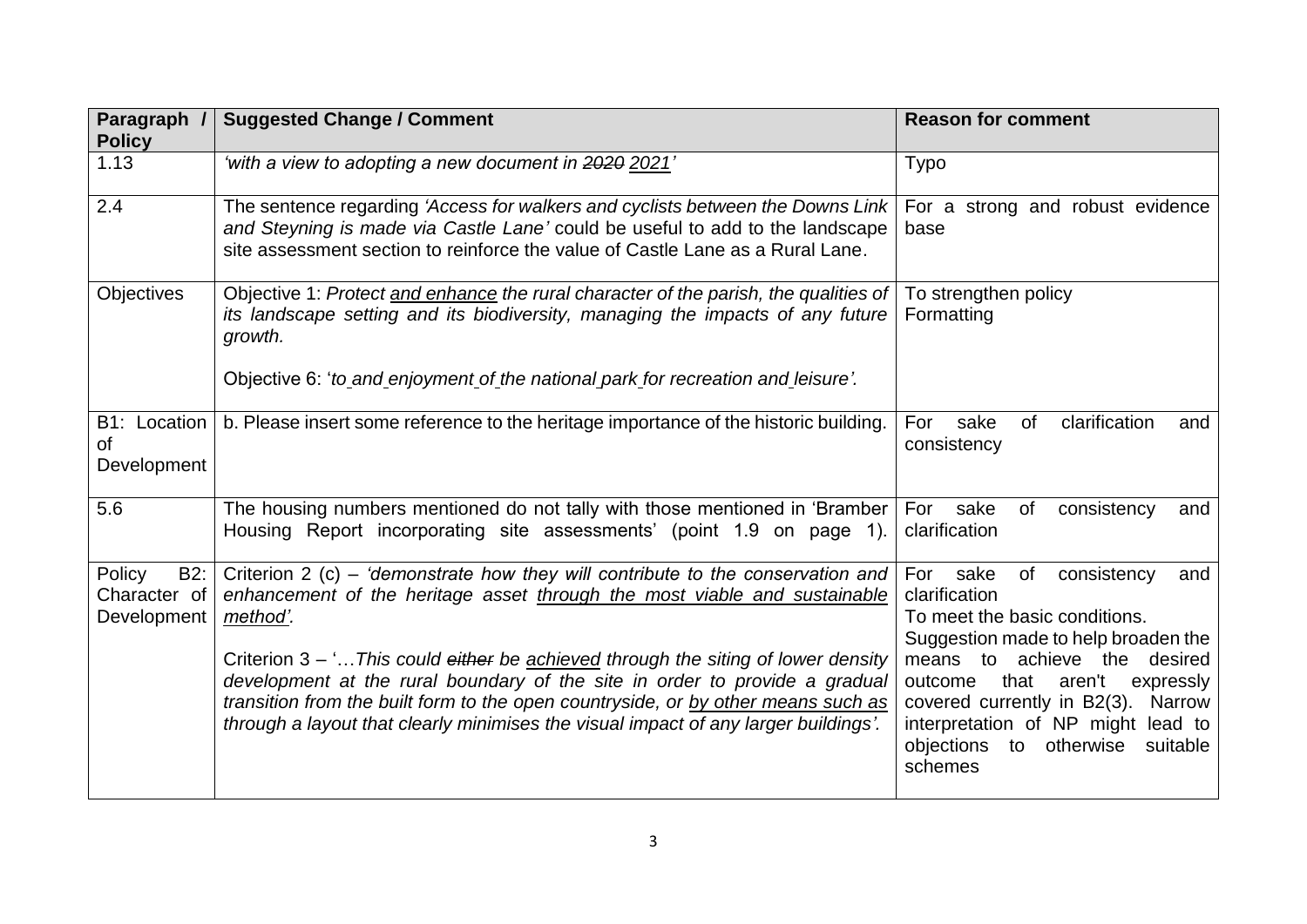| Paragraph /<br><b>Policy</b>                               | <b>Suggested Change / Comment</b>                                                                                                                                                                                                                                                                                                                                                                                                                                                                                                                                                                                                                                                         | <b>Reason for comment</b>                                                                                                             |
|------------------------------------------------------------|-------------------------------------------------------------------------------------------------------------------------------------------------------------------------------------------------------------------------------------------------------------------------------------------------------------------------------------------------------------------------------------------------------------------------------------------------------------------------------------------------------------------------------------------------------------------------------------------------------------------------------------------------------------------------------------------|---------------------------------------------------------------------------------------------------------------------------------------|
| 6.7                                                        | 'The Building for Life 12 (BfL12) January 2015 third edition <sup>6</sup> clarification is sought<br>on footnote 6 added in this line.                                                                                                                                                                                                                                                                                                                                                                                                                                                                                                                                                    | For<br>clarification<br>sake<br>0f<br>and<br>consistency                                                                              |
| Policy<br><b>B3:</b><br>Design<br>0f<br>Development        | General comment: the policy focuses on just housing and doesn't regard design<br>for other uses such as employment and leisure.<br>'b. The guidance contained within the Bramber Neighbourhood Plan Design<br>Guidelines <sup>13'</sup>                                                                                                                                                                                                                                                                                                                                                                                                                                                   | For<br>of<br>clarification<br>sake<br>and<br>consistency<br>As with 6.7 clarification is sought on<br>the footnote for this sentence. |
| Policy<br><b>B4:</b><br>Energy<br>Efficiency<br>and Design | 1.(b) Reference to using thermally efficient building materials and Passivhaus<br>exceeds HDPF requirements as it gives the impression that all new builds are<br>expected to exceed current standards.<br>1.(c) Reference to the use of double glazing or loft /wall insulation - could be<br>misread as a requirement within NP and lead to objections. Please note that such<br>matters are covered under current Building Regulations.<br>1.(e) Limitations of water consumption through grey water exceeds the HDPF.<br>1.(h) The Council has concerns that sustainable construction is misread as being<br>a requirement for planning when this is covered by Building Regulations. | To meet the basic conditions<br>This already covered by Building<br>Regulations.                                                      |
| Policy<br>B5:<br>Protecting<br>Flora<br>and<br>Fauna       | 1.(a) Please note that paragraph 175 (c) of the NPPF 2019 states the loss Ancient<br>woodland 'should be refused unless there are wholly exceptional reasons <sup>58</sup> and a<br>suitable compensation strategy exists; and' paragraph 175 (d).<br>1 (b). Where trees and/or shrubs are replaced with new plantings, native or semi-<br>native varieties attractive to insects, birds and other wildlife must be used; in                                                                                                                                                                                                                                                              | The policy<br>is<br>deemed<br>be<br>to<br>prescriptive<br>and<br>requires<br>some<br>flexibility.                                     |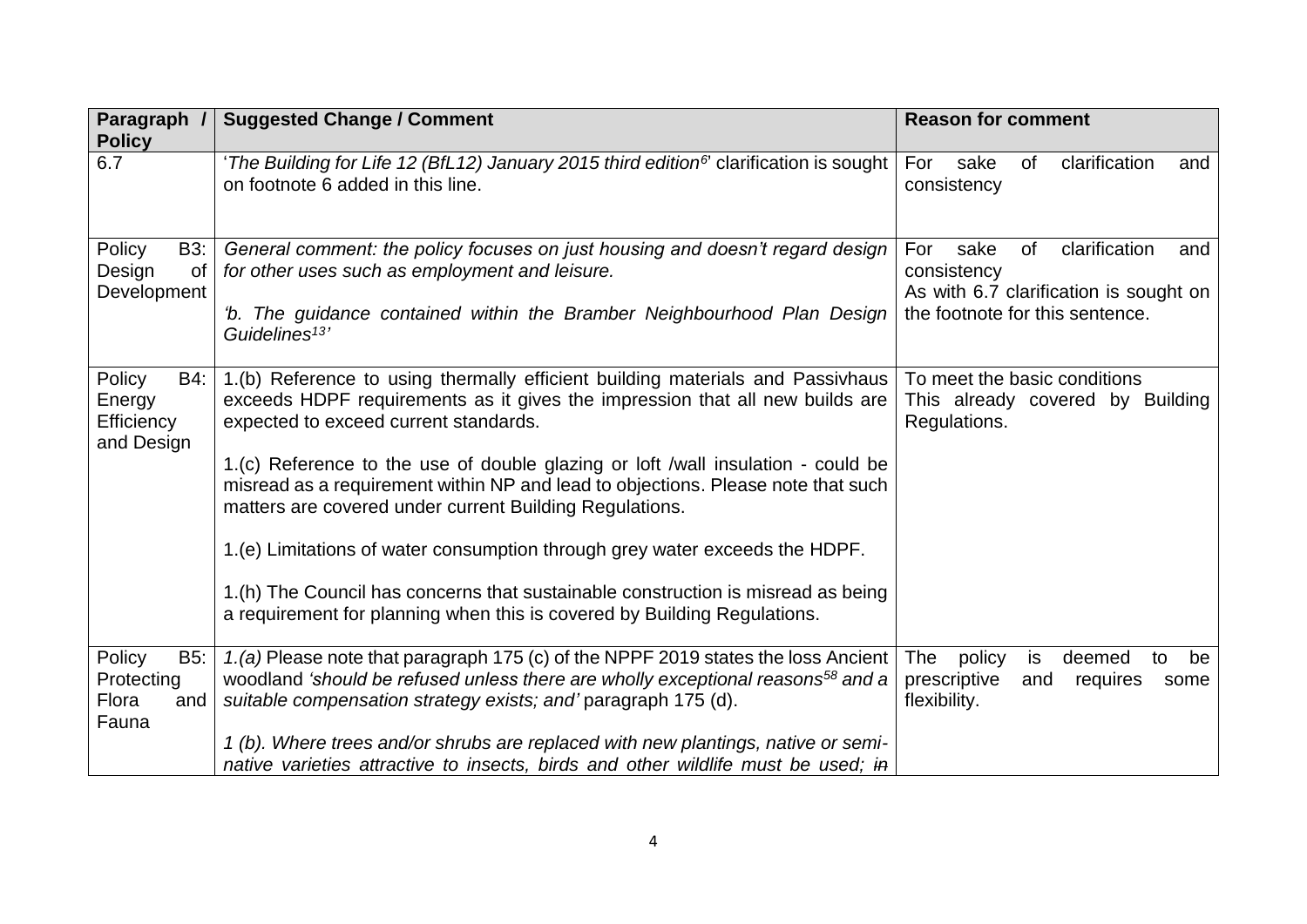| Paragraph /<br><b>Policy</b> | <b>Suggested Change / Comment</b>                                                                                                                                                                                                                                                                                                                                                                                                                                                                                                                                                                                            | <b>Reason for comment</b> |
|------------------------------|------------------------------------------------------------------------------------------------------------------------------------------------------------------------------------------------------------------------------------------------------------------------------------------------------------------------------------------------------------------------------------------------------------------------------------------------------------------------------------------------------------------------------------------------------------------------------------------------------------------------------|---------------------------|
|                              | general, broadleaf trees will be preferred to coniferous types and disease-prone<br>types (such as elm, ash or horse chestnut) should be avoided.                                                                                                                                                                                                                                                                                                                                                                                                                                                                            |                           |
|                              | The council views restricting new plantings to solely deciduous trees to be<br>restrictive with no regard of the placing the right tree in the right place; especially<br>where there are ericaceous soils, the planting of coniferous trees could be most<br>appropriate. Please remove the following text                                                                                                                                                                                                                                                                                                                  |                           |
|                              | c. 'Development that would result in the loss of, or the deterioration in the<br>quality of, hedgerows will not normally be permitted with exception of<br>removal for vehicular access'.                                                                                                                                                                                                                                                                                                                                                                                                                                    |                           |
|                              | If a hedgerow is found to be 'important', as defined under the 1997 Hedgerows<br>Regulations, then it is in essence irreplaceable. Hence the idea that "replacement"<br>provision should be of a commensurate value to that which is lost" is<br>unachievable. It is suggested that 'normally' is removed,                                                                                                                                                                                                                                                                                                                   |                           |
|                              | It is considered that should a site be considered suitable for development with<br>safe for site access, provided the hedgerow is designed into the development, for<br>instance by being integrated with public open space this could be retained without<br>damage or deterioration of the quality of the hedgerows. With regards mitigation<br>as result of removal for access, the policy could ask for the access to include trees<br>at either end of the retained hedgerow to aid some of the wildlife to cross overhead<br>from crown to crown. It is suggested 'with exception of removal for vehicular<br>access'. |                           |
|                              | Reference to intrinsic landscape qualities, and the highest status of protection of<br>SDNP is missing.                                                                                                                                                                                                                                                                                                                                                                                                                                                                                                                      |                           |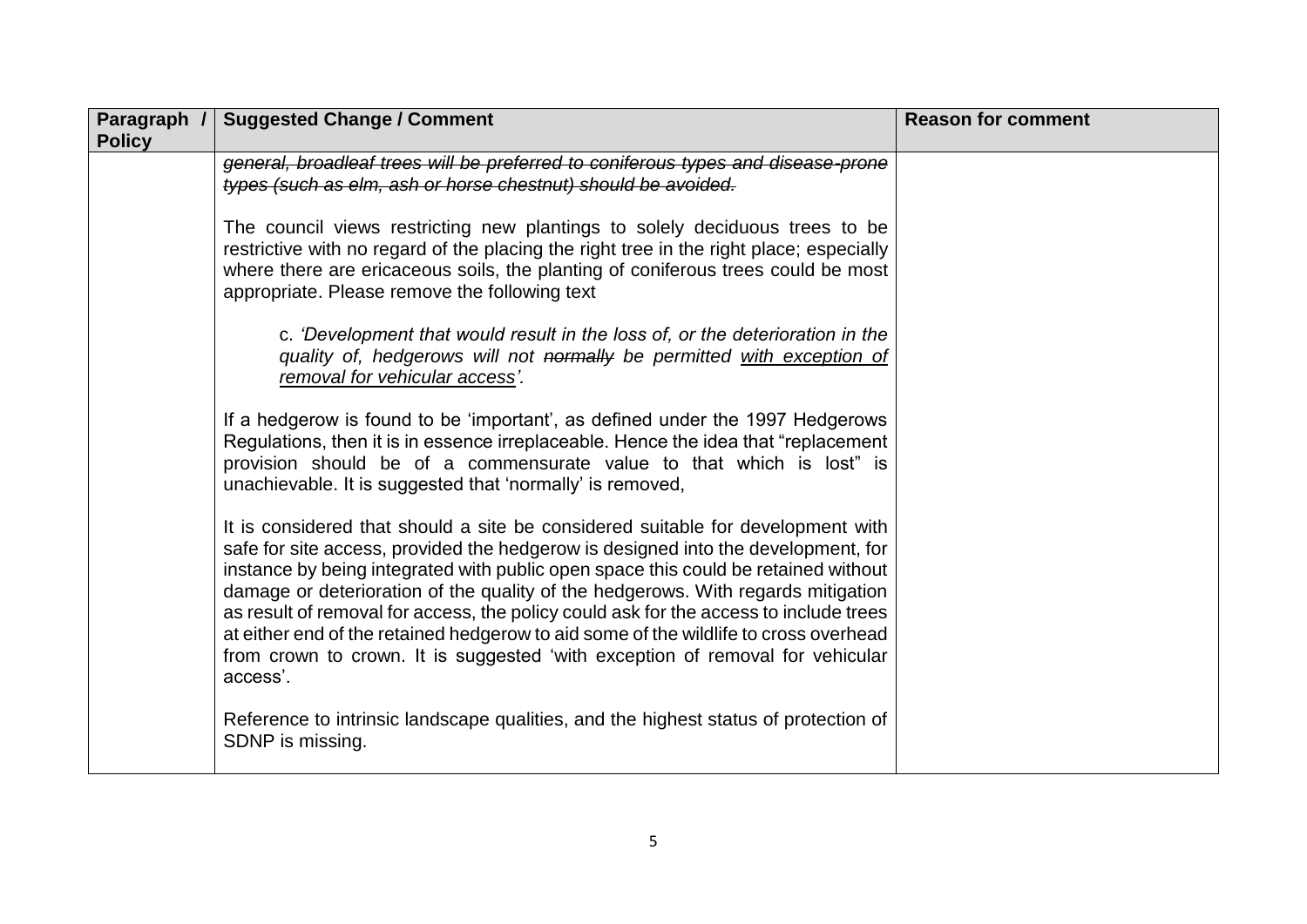| Paragraph /<br><b>Policy</b>                                    | <b>Suggested Change / Comment</b>                                                                                                                                                                                                                                                                                                                                                          | <b>Reason for comment</b>                                     |
|-----------------------------------------------------------------|--------------------------------------------------------------------------------------------------------------------------------------------------------------------------------------------------------------------------------------------------------------------------------------------------------------------------------------------------------------------------------------------|---------------------------------------------------------------|
|                                                                 | 2. Please also note that reference to the potential for an open space management<br>agreement via Section 106 agreement also ties into South Downs Local Plan<br>policies.                                                                                                                                                                                                                 |                                                               |
| Policy<br><b>B6:</b><br>Green<br>Infrastructure                 | Please insert reference to wider landscape value, connection to and conservation<br>of the National Park, paragraph 172 of the NPPF2019.                                                                                                                                                                                                                                                   | To strengthen policy                                          |
| Policy<br>B8:<br>Protecting<br>The<br>Adur<br>River<br>Corridor | Development proposals in the River Adur Corridor, showing in Figure 7.3, that<br>take advantage of opportunities to improve the environment for leisure activities,<br>including access for walking, cycling and horse riding, are encouraged, subject to<br>ensuring that they do not have a significantly detrimental effect on the local<br>ecological networks, character and setting. | To strengthen policy                                          |
| 8.6(i)                                                          | 'in compliance with NPPF paragraph 98'                                                                                                                                                                                                                                                                                                                                                     | <b>NPPF</b><br>Please<br>add<br>paragraph<br>numbers          |
| 8.9                                                             | Concerns are raised with the suggestion of parking off Castle Lane and the<br>removal of trees and undergrowth to be facilitated that which will create a 'hole' in<br>what is now a strong, mature and very well-established landscape boundary and<br>buffer, that forms part of the Bramber's Castle setting.                                                                           | To meet the basic conditions                                  |
| 9.7                                                             | Whilst recognition is given to the lack of facilities for children and teenagers in<br>Bramber with provision in neighbouring settlements. Perhaps joint working on<br>achieving ease of access to community recreation facilities could be considered<br>as an action going forward.                                                                                                      | Suggestion                                                    |
| 10.5                                                            | 'Government has recognised that there is a significant gap in the availability<br>of basic and superfast broadband, particularly in rural areas where British                                                                                                                                                                                                                              | <b>The</b><br>is<br>text<br>deemed<br>be<br>to<br>unnecessary |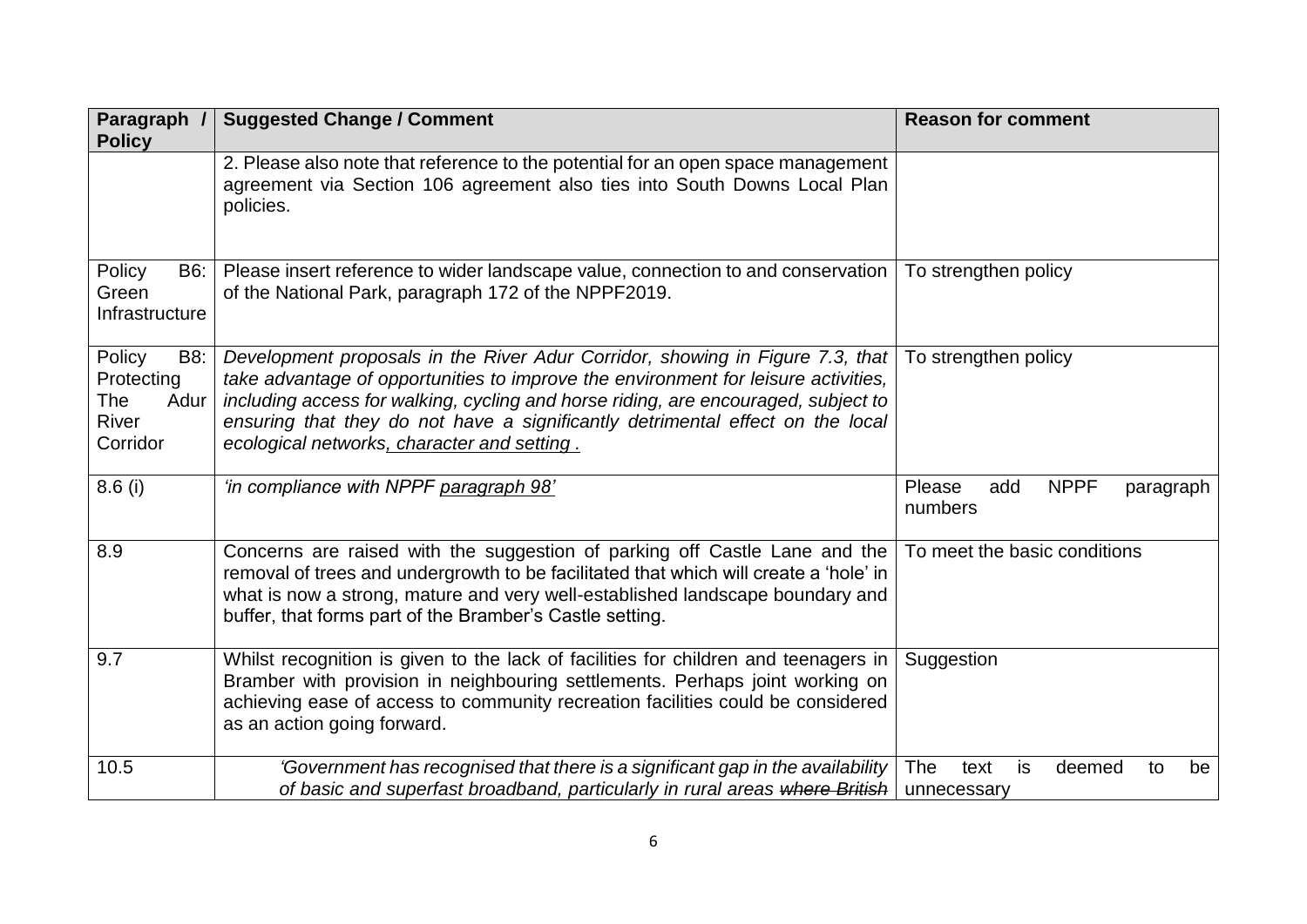| Paragraph /<br><b>Policy</b>                                    | <b>Suggested Change / Comment</b>                                                                                                                                                                          | <b>Reason for comment</b>    |
|-----------------------------------------------------------------|------------------------------------------------------------------------------------------------------------------------------------------------------------------------------------------------------------|------------------------------|
|                                                                 | Telecom (BT) and other national providers have not invested in upgrades<br>to the network.'                                                                                                                |                              |
| B13:<br>Policy<br>Community<br>Facilities<br>at<br>St. Nicholas | The upgrading and expansion of the Grade I Listed St Nicholas Church, to provide<br>a flexible community space and accessible toilet facilities, shall be supported,<br>subject to the following criteria: | To meet the basic conditions |
| Church                                                          | The heritage value of Grade I should be top priority of the three listings (Grade II,<br>Grade II* and Grade I).                                                                                           |                              |
|                                                                 | 'c. the proposal would not have significant harmful impacts on the heritage<br>aspects, including the setting, of the church'.                                                                             |                              |
|                                                                 | Any proposal will have to be considered with respect of the legislation and national<br>and local policies.                                                                                                |                              |
| B14: Support<br>the Creation<br>0f<br>an                        | Proposals to develop an Education Centre at the Grade I Listed St. Mary's House,<br>Bramber, shall be supported, subject to the following criteria:                                                        | To meet the basic conditions |
| <b>Education</b><br>Centre at St.<br>Mary House                 | The heritage value of Grade I should be top priority of the three listings (Grade II,<br>Grade II* and Grade I).                                                                                           |                              |
| and Gardens                                                     | 'c. the proposal would not have significant harmful impacts on the heritage<br>aspects, including the setting, of the church'.                                                                             |                              |
|                                                                 | Any proposal will have to be considered with respect of the legislation and national<br>and local policies.                                                                                                |                              |